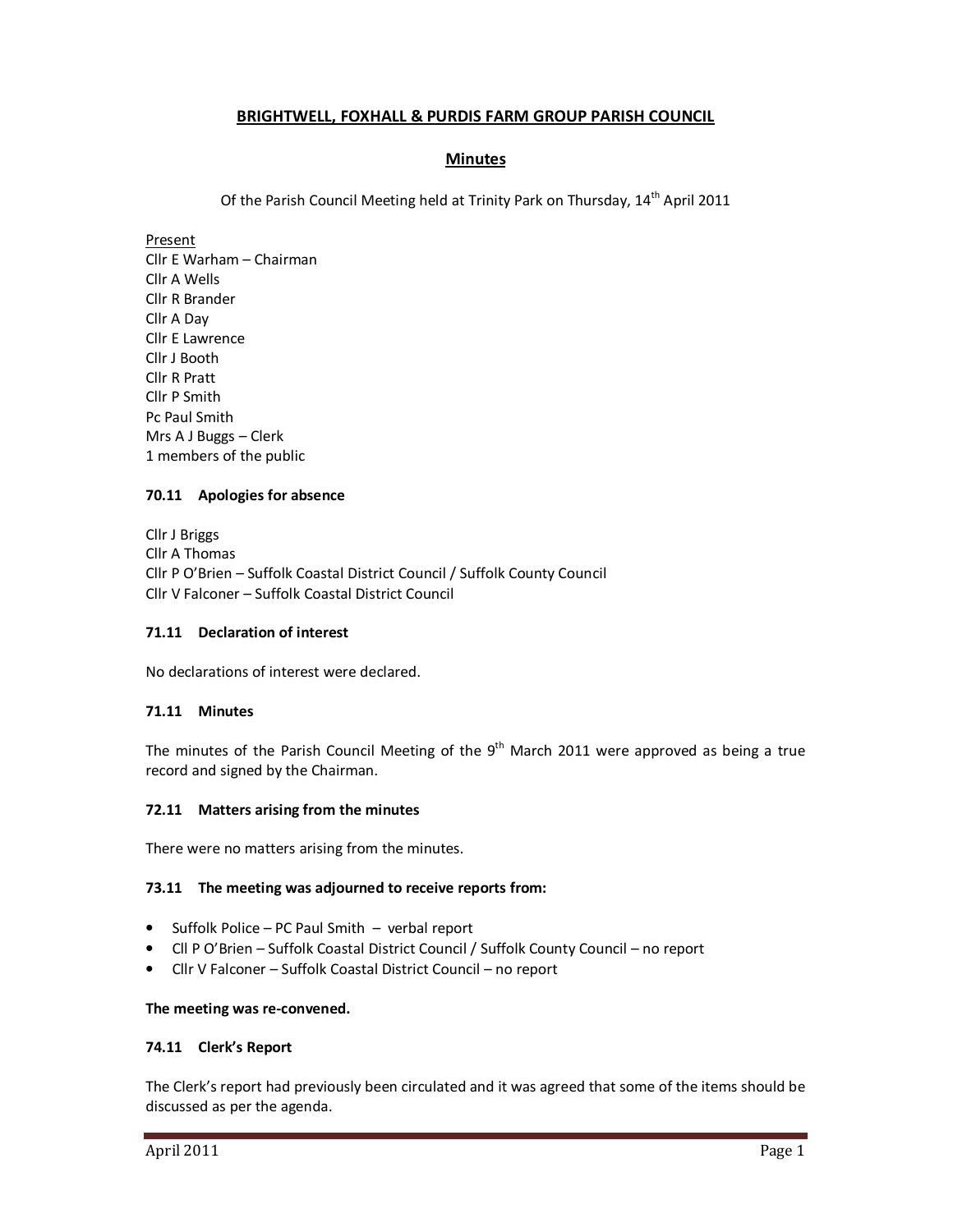## Annual Audit

BDO have advised the Parish Council that the date for the annual audit for the financial year 2010- 2011 is the  $8<sup>th</sup>$  July 2011. The Clerk will be preparing for the audit and submitting the documents as per the schedule received from BDO.

### Foxhall Landfill/Transfer Station Operating Hours

As previously circulated to all councillors a letter has been received from Suffolk County Council as follows:

"As background to the attached letter, waste management companies have been allowed, under the operating hour condition of the relevant permission, to seek the written approval of the Waste Planning Authority when they have proposed working over Bank Holiday periods.

As such requests have become more frequent; the waste management companies have been requested to seek formal amendment through the planning process for such Bank Holiday periods.

In response, Viridor has now submitted planning applications to address this issue for a number of their sites in the country. You will have been recently consulted on the relevant application. The determination of these applications is likely to be by the Development Control Committee in June 2011.

To accommodate the requirement for Easter 2011 working, Viridor has sought, through the attached letter, the written approval of the Waste Planning authority under the provision of the extant permission.

This written request is being accepted by the Waste Planning Authority for consideration on the basis that its decision will not prejudice the determination of the formal applications. Therefore the Easter requests are standalone considerations.

Given the short time period to Easter, I would appreciate any comments on the requests by 15th April so that a delegated decision can be considered.

### Don't be a Loser Campaign

PC Paul Smith and Andy Hillman will be in Purdis Farm on Saturday,  $16<sup>th</sup>$  April to continue with the above campaign.

They will be meeting on the corner of Mill Road Drive at 10.00 am and then go on from there. If anybody would like to join them they would be more than welcome.

### S106 Campaign

An email has been received from Suffolk Coastal District Council regarding the current consultation being hosted by Suffolk County Council on a new countrywide approach to S106 contributions.

The following is a link to the relevant documents and details of whom formal response should be sent to. The consultation comprises 3 documents:

• A Developers' Guide to Infrastructure in Suffolk.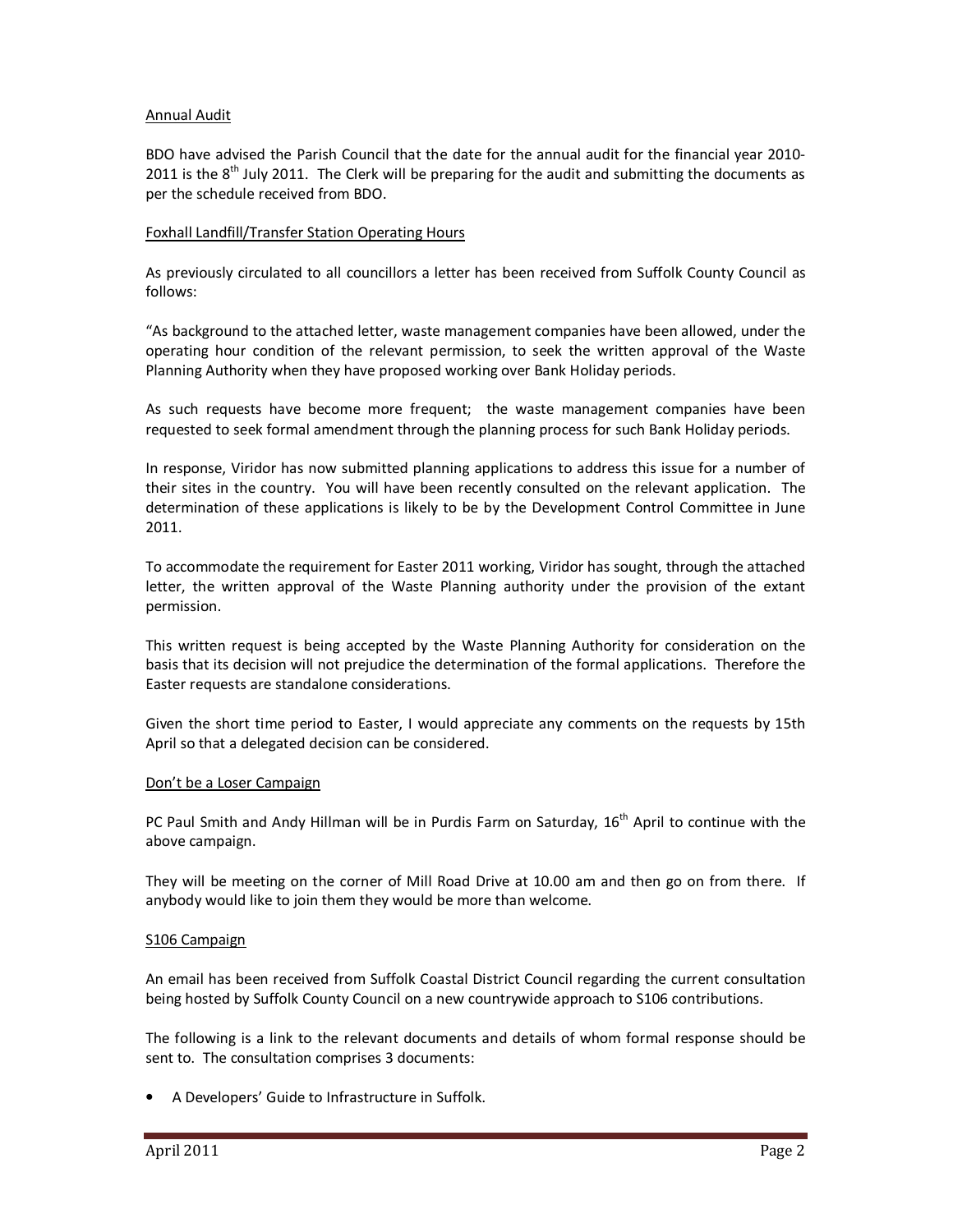- Topic Papers to support some of the identified contributors
- Code of Practice Protocol.

www.suffolkcoastalgov.uk/yourcouncil/haveyoursay/s106/default. htm

Please note that the closing date for the receipt of consultation responses is 5 pm on the  $3<sup>rd</sup>$  May 2011.

# **75.11 Sainsbury's roundabout complaint Yellow Hatchings – Sainsbury's roundabout**

PC Paul Smith report that he had spoken to Cllr O'Brien concerning the placing of double yellow lines and yellow hatchings adjacent to Sainsbury's garage and the possibility of the work being completed as part of the Quality of Life Scheme. Cllr O'Brien has spoken to Angie Rapley Suffolk County Council and the cost of the yellow lines would be approximately £200. Cllr O'Brien is hoping that this work could be paid for out of the Quality of Life Scheme once the funds have been allocated.

# **76.11 Parish Plan**

It was agreed that a meeting should be held on Wednesday,  $4<sup>th</sup>$  May 2011 at 7.00 pm.

# **77.11 Lay-by A1156**

Cllr Warham said that she had seen Jenny Lockington, who although continuing to record incidents herself, has been unable to consult with other residents concerning the parking of lorries in the layby overnight because of family commitments. Cllr Warham said that she had not received any further information to report to the meeting. It was agreed that this item should be deferred until the next meeting.

# **78.11 Grit Bins**

We have received notification from Suffolk County Council Highways Department that we cannot install grit bins on Foxhall Road adjacent to the Nuffield Hospital. The reasons given by Suffolk County Council are that it is a Priority 1 road for gritting and in addition the Highways Department state that the section of the road on Foxhall Road is too dangerous to allow members of the public to put grit on the road.

Positioning of further grit bins in the parishes was discussed. Cllr Lawrence proposed, seconded Cllr Pratt to install grit bins on Woodrush Road (position to be identified). In favour 7, abstained 1.

# **79.11 Purdis Farm Railway Noise**

Cllr Day reported that he had spoken to the local person from Network Rail Deborah Russell and explained the problems the parish were experiencing with railway noise. She had taken very seriously our complaints and offered to do a site visit and agreed to investigate. Cllr Day said that he had also discussed with her the concerns regarding the level crossing and the amount of people using it and she agreed to investigate. However, she did say that if people were using the crossing at night the train driver would sound his horn.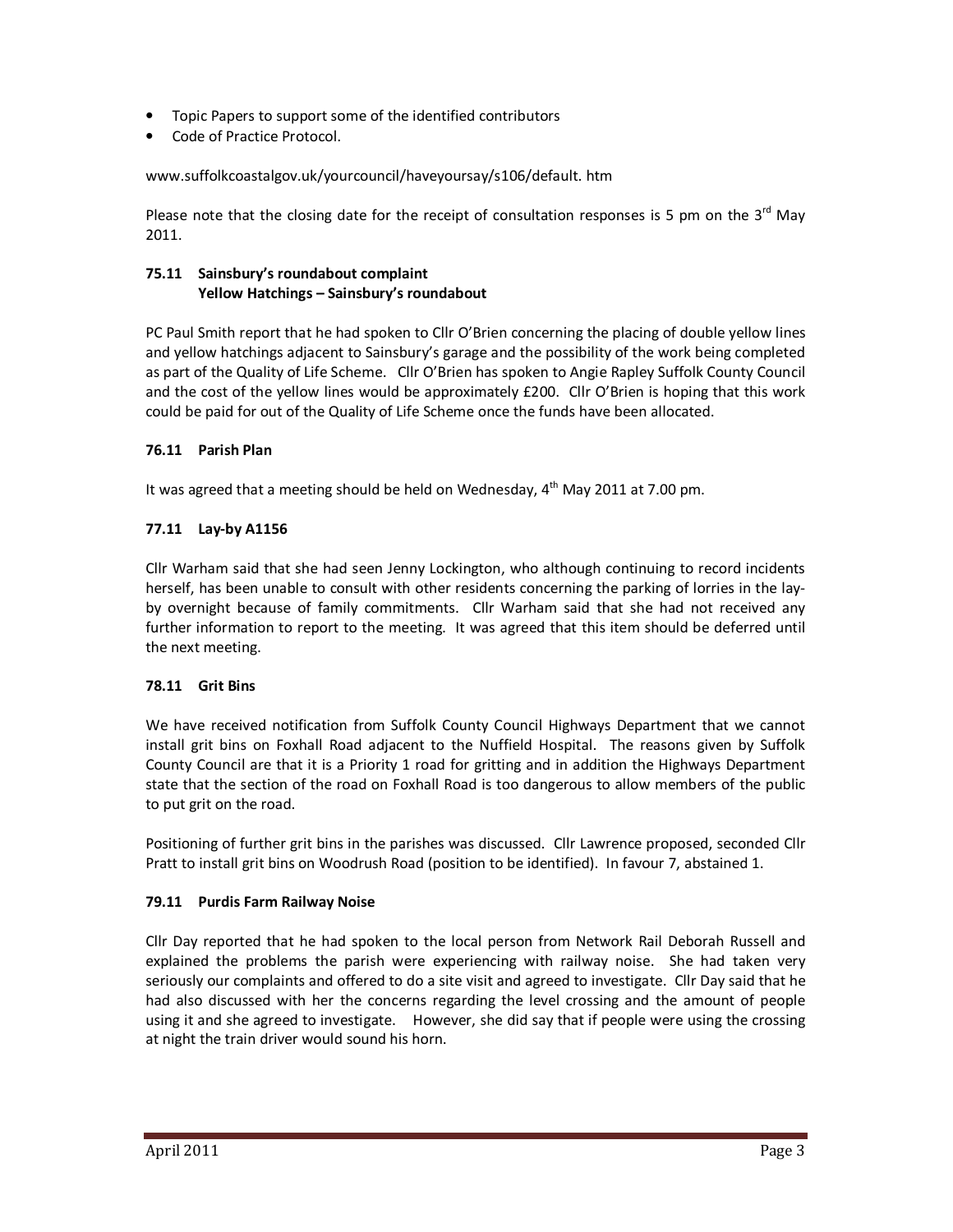The telephone number for anyone who wants to put in a report of any problems is: 08457114141 which is the Network Rail National Rail Help Line. It was agreed that the help line telephone number should be displayed on the notice boards in Murrills Road and the Felixstowe Road.

# **80.11 Trees – Felixstowe Road**

The Clerk reported that she had received no further feedback from Martin Minta SCDC. It was agreed that the Clerk should contact Martin Minta again and report back to the next meeting.

# **81.11 Valley Works / Routs Farm**

The Clerk reported that no information had been received from Cate Buck Suffolk Coastal District Council as to when the enforcement action would be taken. It was agreed that the Clerk should write to Cate Buck, copy to Cllr Falconer asking for a reply within seven days. If no reply is received then the Clerk should write to the Chief Executive asking when action would be taken.

# **82.11 Annual Parish meeting May 2011**

The Clerk reported that she had contacted Christine Bond Trinity Park regarding giving a presentation at the Annual Parish meeting but unfortunately she has a prior commitment but she would like to talk to the Parish Council on a future date. It was agreed that the Clerk should contact Christine Bond with a view to her giving a presentation at the June Parish Council Meeting. PC Paul Smith agreed that he would approach Anne Powell SCDC Neighbourhood Watch Co-ordinator to give a presentation on "Setting up a neighbourhood Watch Group in your area / Crime "Hot Spots".

It was agreed that the Clerk would put advertising posters on all Parish Council notice boards and Cllr Brander would put a copy on the website. It was agreed that in view of the small attendance last year individual copies would not be posted through parishioners' doors.

Cllr Warham and Cllr Wells agreed to produce reports for the parishes of Purdis Farm and Foxhall.

# **83.11 Brightwell Notice Board**

The erection of the Brightwell Notice Board was discussed. Cllr Wells reported that the Church Clerk had twice been contacted but no feedback on the positioning of the notice board had been received. It was agreed to defer this item until the next meeting when the new councillor for Brightwell has taken up her office.

# **84.11 Donation to East Anglian Sailing Trust**

Cllr Smith declared an interest in this item and did not take part in discussions.

Cllr Warham said that she had received a letter from the East Anglian Sailing Trust concerning future support for the charity which stated without the support of the Parish Council they would be unable to receive support from Suffolk Coastal District Council. Cllr Pratt proposed, seconded by Cllr Wells that a letter of intention to support the charity should be sent stating that a donation would be made in July 2011. 7 in favour, 1 abstained (Cllr Smith).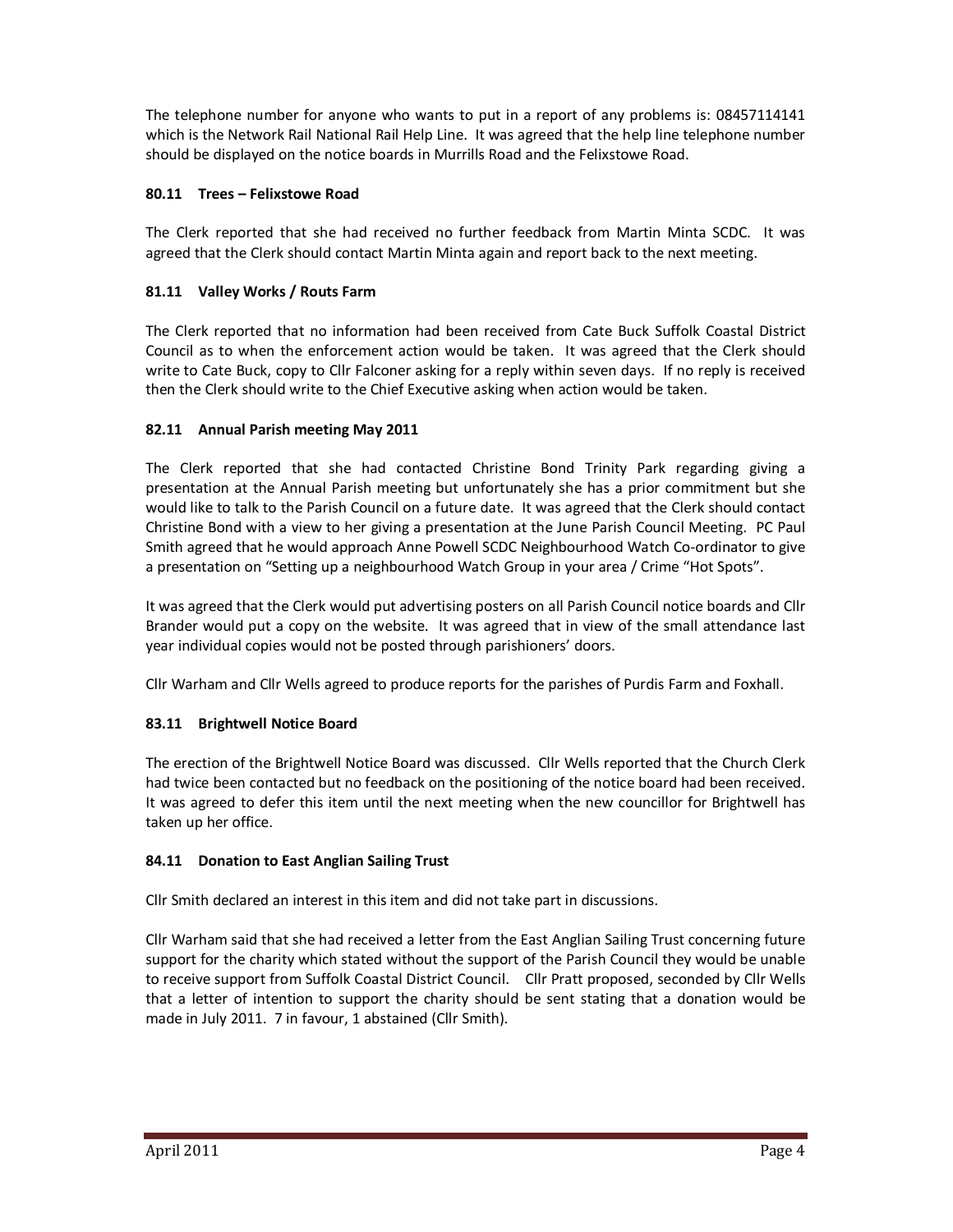## **85.11 2011 Elections**

The list of nominations has been received from Suffolk Coastal District Council and posted on all notice boards. The group parish have received a total of eight nominations (out of a total of 13) therefore an election will not be held. Once the elections have been held on the  $5<sup>th</sup>$  May we can coopt a total of five additional councillors.

### **86.11 Finance**

Income None

Expenditure Clerk's Salary and Expenses March 2011 Suffolk Association of Local Councils **EG18.00 EG18.00** Suffolk Acre Membership Renewal for 2011-2012 **EXAMPLE 12011** 

Cllr Wells proposed, seconded Cllr Day that the expenditure should be approved – agreed.

## **87.11 Correspondence**

All correspondence had been dealt with previously.

## **88.11 Meetings attended by councillors/clerk**

Cllr Lawrence reported that he had attended the meeting on the Suffolk County Council Strategic Direction held at SCDC. Cllr Lawrence said that it was important to look at the statutory rights in terms of what Suffolk County Council should provide.

### **89.11 Planning**

The Planning Committee considered the following applications:

### PC No 987

SCDC Application No: C11/0468 Forge Cottage, Brightwell Street, Brightwell – Erection of rear conservatory.

No objection.

### PC No 988

SCDC Application No: C11/0537 Ipswich Golf Club, Bucklesham Road, Purdis Farm – New practice facility within existing practice area.

No objection.

### PC No 989

SCDC Application No: C11 Waldringfield Quarry, Brightwell – Continued use of part of Sand and Gravel Quarry for importance, storage and processing of concrete rubble and soils to provide secondary aggregates.

No objection.